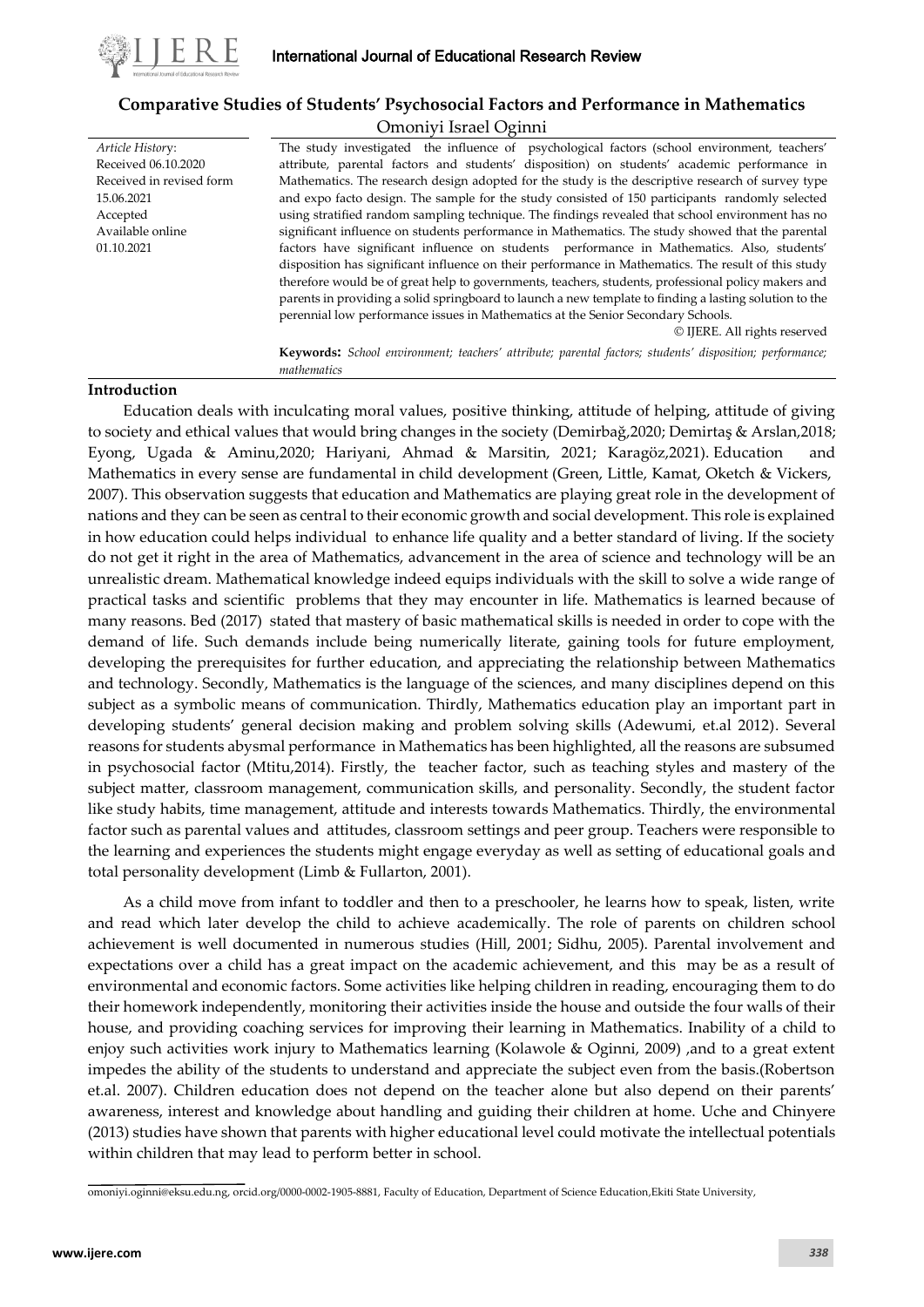Oginni O.I (2021).Comparative studies of students' psychosocial factors and performance in mathematics. International Journal of Educational Research Review,6(4),338-344.

The way of defining and measuring the socioeconomic status has changed significantly in the last years. According to Zhao, Valcke, Desoete and Verhaeghe (2011) several indicators such as home resources, personal library books, choice of school for children, study habits, self-concept, school environments, teachers' qualification and teaching strategies, government, parents' social class and parents' educational status, parents' inputs have been identified as factors responsible for students' poor academic performance in Mathematics (Ella, Akpabio & Samson-Akpan, 2015).

There is documented evidence of influence of family size on students' academic performance in various subjects in school. The studies of Odok (2013) and Bilesanmi (2009) attested that small family sizes are linked to higher educational attainment. Large numbered families whether rich or poor are difficult to maintain, they are characterized with a high number of children, rowdiness and this does not create convenience for learning. They also create in the upbringing of children some identified problems such as feeding, poor clothing, insufficient funds, and lack of proper attention for children, disciplinary problems and malnutrition which impact negatively on children academic performance. Psychological factors that affect student's mind and thoughts include the following: anxiety, aspiration, encouragement, incentive, self- fulfilling prophecy, feedback, physical health, maturity, low self efficacy, Mathematics anxiety, lack of students' labor, prior knowledge of students, student attitude and commitment, peer pressure, locus of control, self efficacy among others. Positive attitude of teacher creates positive direction to students for learning Mathematics. Teachers should be able to teach students in such a way that students can practically do what they are taught, hearing it well by minimizing number of students in overcrowded classes and use of actual environment to make students understand Mathematics become imperative (Francis,2007; Maganga, 2013).Studies have shown that teacher experience is a major determinant in students' academic performance. Fettler (2009) posited that teachers who have spent more time studying and teaching are more effective overall and they develop higher order thinking skills for meeting the needs of diverse students and hence increasing their performance. Bilesanmi (2009) in her study found that teacher experience has the second most effective causal effect on students' achievement. Okoruwa (2009) found that teachers' teaching experience has significant effect on students' achievement in the sciences.

The physical environment of the school plays a vital role in the academic performance of the students. Bloom (2008) affirmed that environmental influences the acquisition of knowledge and skills. Adedipe (2007) concludes that the inadequacy of physical resources like conducive classroom, laboratories, libraries and other academic resources translate to poor results because it breeds underperformance in schools. Good acoustics environment are important in any learning situation, but noisy atmosphere often makes children struggle to hear and concentrate, defeating the learning process at the outset.

#### **Research Design and Method**

The research design adopted for the study is the descriptive research of survey type and expo factor design. The sample for this study consisted of one hundred and fifty (150) respondents which include teachers and students. 30 teachers, 120 students were randomly selected from six schools out of thirty six (36) senior secondary schools in Ekiti State. The instrument used for the study was a Questionnaire on Psychosocial - Factors Associated with Students' Performance in Mathematics (QPASPM). QPASPM consisted of three sections, section A consist of items measuring the effect of parents' factor and influence of home environment on the teaching and learning of Mathematics; section B consist of items measuring the students' disposition towards teaching and learning of Mathematics; section C consist of items measuring the influence of teachers' attribute and the school environment on the performance of students in Mathematics. The academic performance of the students in Mathematics for the students that answered the questionnaire were collected through their teacher for the purpose of this study. Face and content validity of QPASPM was ensured and test re-test method was used to ascertained the reliability of the instrument. Kuder-richardson -20 was used to obtain 0.73, which was high enough to adjudged the instrument reliable. Three research questions were raised and four hypotheses postulated. The data generated were analyzed using frequency count, percentage, mean, standard deviation, regression and Analysis of Variance (ANOVA) all at 0.05 level of significance. **Research Questions:-** The following questions were raised to guide the study

- 1. What is the level of students' academic performance in Mathematics in secondary schools?
	- 2. What is the relationship between the students' psychosocial factor and their performance in Mathematics?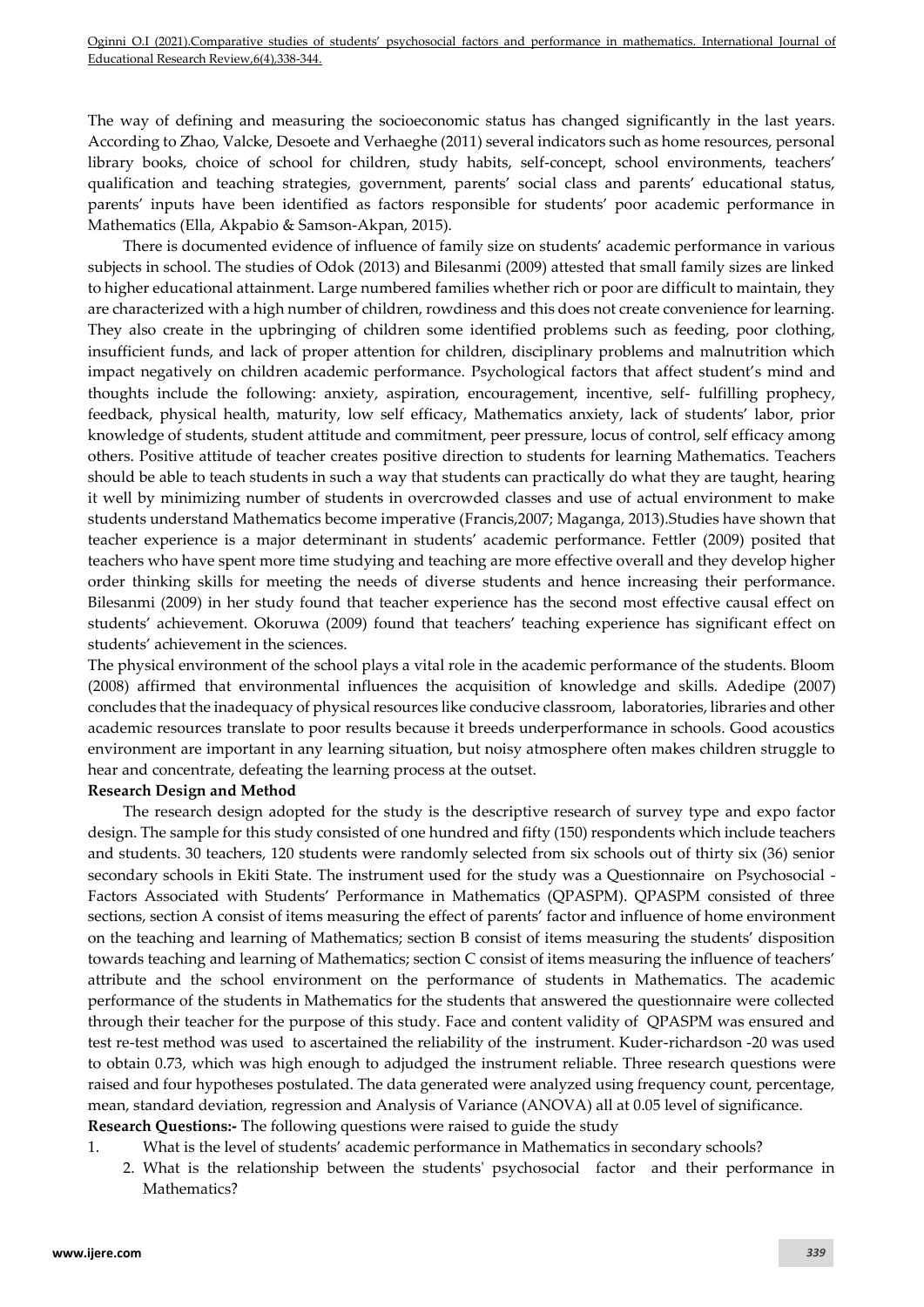3. What is the interaction influence of the combined psychosocial factors on students academic performance in Mathematics?

- **Research Hypotheses:-** The following null hypotheses were postulated and tested at 0.05 level of significance
- **1** Teachers' attitude has no significant influence on students' performance in Mathematics.
- **2** School environment has no significant influence on students' performance in Mathematics
- **3** Parental factor has no significant influence on students' performance in Mathematics.
- **4** Students' disposition has no significant influence on students' performance in Mathematics.

In analyzing the questions, respondents' results in Mathematics were used. Frequency counts, percentages, mean and standard deviation score were used to analyze the result. The low level of students' academic performance in Mathematics starts from 0 to 49, the moderate level starts from 50 to 59 and the high level of students' academic performance in Mathematics is from 60 to 100. The level of students' academic performance in Mathematics in secondary schools is presented in table 1

**RESULTS** 

*Research Question 1*

What is the level of students' academic performance in Mathematics in secondary schools?

| Level of students' academic performance in No of Respondents |     | Percentage |
|--------------------------------------------------------------|-----|------------|
| <b>Mathematics</b>                                           |     |            |
| Low $(0-49)$                                                 | 66  | 55.0       |
| Moderate (50-59)                                             | 42  | 35.0       |
| High (60-100)                                                | 12  | 10.0       |
| <b>Total</b>                                                 | 120 | 100        |

|  | <b>Table 1:</b> Level of Students' academic performance in Mathematics in senior secondary schools |  |
|--|----------------------------------------------------------------------------------------------------|--|
|--|----------------------------------------------------------------------------------------------------|--|

Table 1 reveals the levels of students' academic performance in Mathematics in Senior Secondary Schools. The result showed that out of 120 respondents, 66 respondents representing 55.0 percent had low academic performance in Mathematics. Those whose academic performance in Mathematics is at moderate level were 42 respondents representing 35.0 percent while 12 respondents representing 10.0 percent had high academic performance in Mathematics. This showed that the level of students' academic performance in Mathematics in senior secondary schools was low. Figure 1 further revealed the level of students' academic performance in Mathematics.

Figure 1: Levels of students' academic performance in Mathematics in senior secondary schools.



*Research Question 2:* What is the relationship between the psychosocial factor and student performance in Mathematics?

Table 2\_; Regression analysis of psychosocial factors and students performance in Mathematics

| Model | 17   | Square | Adjusted R Square | Std. Error of the Estimate |
|-------|------|--------|-------------------|----------------------------|
|       | 779a |        | .519              | 8.94766                    |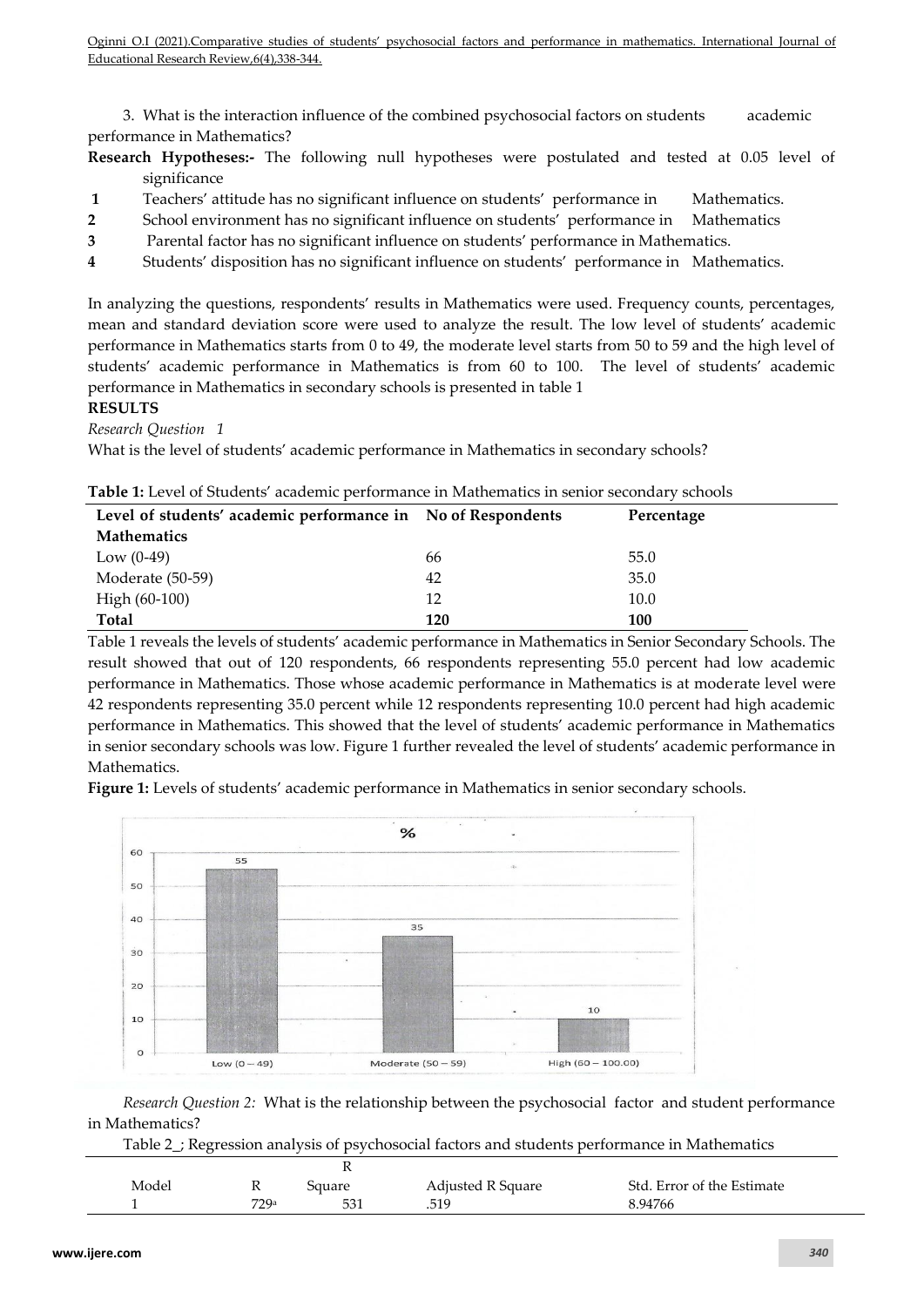a. Predictors: (Constant), Students Disposition, Parental Factor, Teachers Attribute Environment

Table 2 indicates that there is a direct positive relationship between psychosocial factors and academic performance in Mathematics. R= 0.729, and the psychosocial factors contribute 53.1% of the students performance in Mathematics while the remaining factors are not captured in this study.

| Table 3:- ANOVA analysis of psychosocial factors and students academic performance in Mathematics |                |             |     |             |        |          |
|---------------------------------------------------------------------------------------------------|----------------|-------------|-----|-------------|--------|----------|
| model                                                                                             | Sum of Squares | Mean Square | DF  | Mean square | F.     | Sig      |
|                                                                                                   | Regression     | 3509.363    |     | 877.341     | 10.958 | $0.000*$ |
|                                                                                                   | Residual       | 9206.962    | 115 | 80.061      |        |          |
|                                                                                                   | Total          | 12716.325   | 119 |             |        |          |

Table 3 shows the four psychosocial factors in this study (students' disposition, parental factor, teacher's attribute and environmental factors) made significant contribution to the academic performance in Mathematics. (F=10.953, P<0.05). The implication is that positive sense of psychosocial factors will enhance students performance in Mathematics.

*Research Question 3*: What is the interaction influence of the combined psychosocial factors on students academic performance in Mathematics?

|                                      | $\mathbf{1}$                |            |              |        |      |  |
|--------------------------------------|-----------------------------|------------|--------------|--------|------|--|
| Model                                |                             |            | Standardized |        |      |  |
|                                      | Unstandardized Coefficients |            | Coefficients |        |      |  |
|                                      | B                           | Std. Error | <b>BETA</b>  |        | Sig  |  |
| (Constant)                           | 16.161                      | 1.513      |              | 10.681 | .000 |  |
| Teachers Attribute (x <sub>1</sub> ) | .553                        | 104        | 444          | 5.317  | .000 |  |
| Environment $(x_2)$                  | .344                        | .088       | .178         | 3.909  | .000 |  |
| Parental Factor $(x_3)$              | .416                        | .169       | .304         | 2.462  | 013  |  |
| Disposition<br>Students              | .588                        | .090       | 477          | 6.533  | .000 |  |
| $(x_4)$                              |                             |            |              |        |      |  |

Table 4:- Individual contribution of psychosocial factors on the students' academic performance in Mathematics

Table 4 shows the regression model is  $y = 16.161 + 0.553x_1 + 0.344x_2 + 0.416x_3 + 0.588x_4$ . This implies that ;For every unit increase in academic performance (y), there is corresponding 0.553 increase in the teachers' attribute; For every unit increase in academic performance, there is corresponding 0.344 increase in the environmental factor; For every unit increase in academic performance, there is corresponding 0.416 increase in the parental factor; For every unit increase in academic performance, there is corresponding 0.588 increase in the students disposition. However, 16.161 unit increase accounted for other factors that contributed to academic performance outside the psychosocial factors considered in this study. This implies that the students' disposition is the best predictor of academic performance in Mathematics while the students environment is the least predictor of students academic performance in Mathematics.

# **Testing of Hypotheses**

**Hypothesis 1:** Teachers' attitude has no significant influence on students' performance in Mathematics

**Table 5:** Two-way Analysis of Variance (ANOVA) for influence of teachers' attribute on students' academic performance in Mathematics

| Source                 | <b>Sum of Squares</b> | Df  | Mean Square | F        | Sig.    |
|------------------------|-----------------------|-----|-------------|----------|---------|
| Corrected Model        | 7597.747 <sup>a</sup> | 32  | 237.430     | 9.750    | $.000*$ |
| Intercept              | 148481.030            |     | 148481.030  | 6097.416 | $.000*$ |
| Teachers' Attribute    | 114.925               | 11  | 10.448      | .429     | .939    |
| Performance            | 4695.835              | 2   | 2347.917    | 96.418   | $.000*$ |
| Teachers'<br>Attitude  | 2125.416              | 19  | 111.864     | 4.594    | $.000*$ |
| Performance            |                       |     |             |          |         |
| Error                  | 2118.578              | 87  | 24.351      |          |         |
| Total                  | 289061.000            | 120 |             |          |         |
| <b>Corrected Total</b> | 11716.325             | 119 |             |          |         |

a. R Squared = .782 (Adjusted R Squared = .702)  $* P < 0.0.5$ 

From table 5, the F-value (4.594) is significant because the P-value of 0.000 is less than 0.05 level of significant i.e. P (0.000) < 0.05. This led to the rejection of the null hypothesis. This means that teachers' attribute has significant influence on students' academic performance in Mathematics.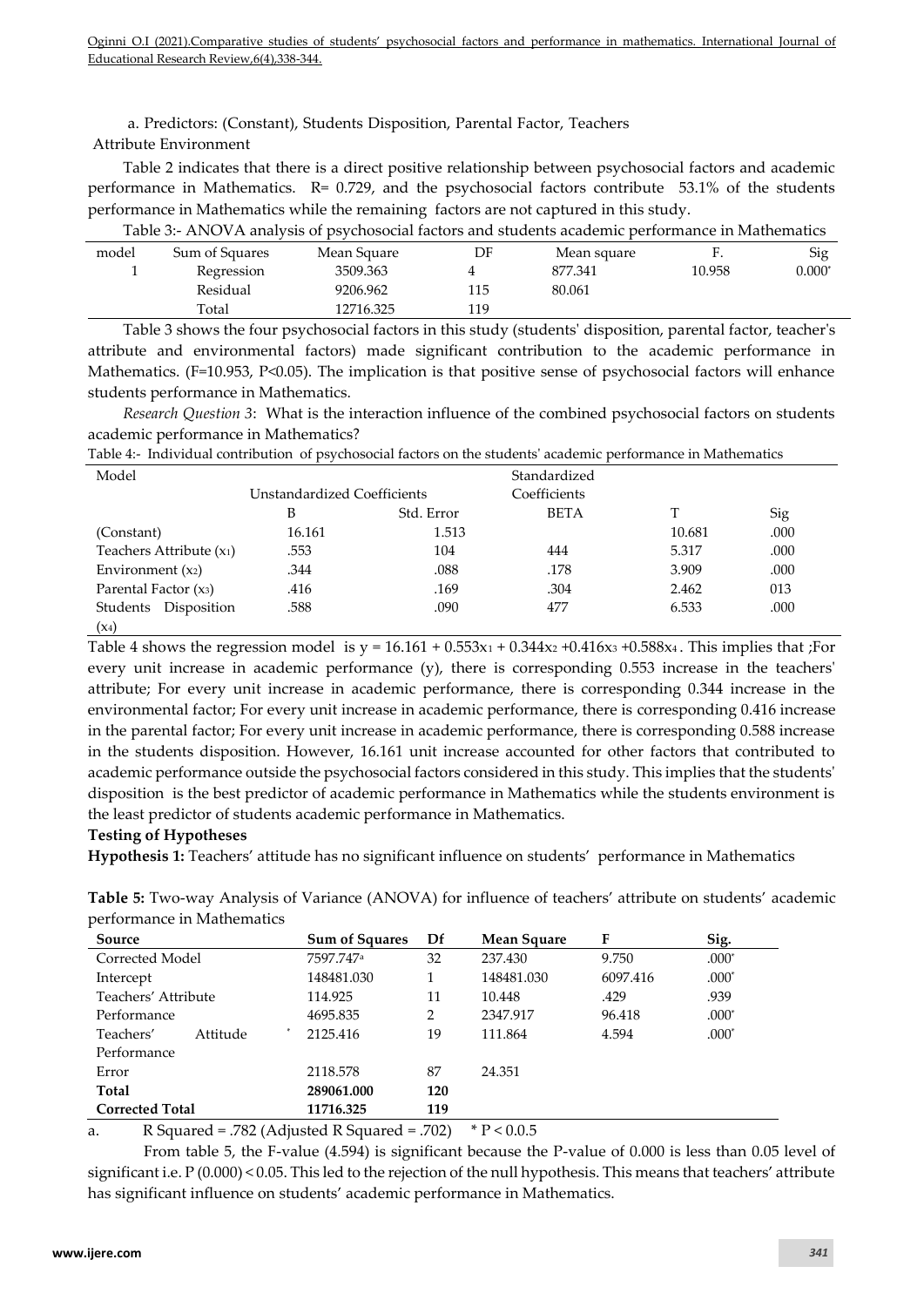**Hypothesis 2:** School environment has no significant influence on students' performance in Mathematics

| Source                 | <b>Sum of Squares</b> | Df  | Mean Square | F        | Sig.    |
|------------------------|-----------------------|-----|-------------|----------|---------|
| Corrected Model        | 7590.822 <sup>a</sup> | 19  | 399.517     | 18.796   | $.000*$ |
| Intercept              | 138634.799            |     | 138634.799  | 6522.446 | $.000*$ |
| School Environment     | 41.889                | 6   | 6.982       | .328     | .921    |
| Performance            | 4552.433              | 2   | 2276.216    | 107.091  | $.000*$ |
| Environment<br>School  | 186.370               | 11  | 16.943      | .797     | .643    |
| Performance            |                       |     |             |          |         |
| Error                  | 2125.503              | 100 | 21.255      |          |         |
| Total                  | 287061.000            | 120 |             |          |         |
| <b>Corrected Total</b> | 9716.325              | 119 |             |          |         |
|                        |                       |     |             |          |         |

**Table 6:** Two-way Analysis of Variance (ANOVA) for influence of school environment on students' academic performance in Mathematics

R Squared = .781 (Adjusted R Squared = .740)  $\degree$ P < 0.05

From Table 6, the F-value (0.797) is not significant because the P-value of 0.643 is greater than 0.05 level of significant i.e. P (0.643) > 0.05. This led to the non-rejection of the null hypothesis. This means that school environment has no significant influence on students' performance in Mathematics. By implication, school environment has no influence on students' academic performance in Mathematics.

**Hypothesis 3:** Parental factor has no significant influence on students' performance in Mathematics

**Table 7:** Two-way Analysis of Variance (ANOVA) for influence of parental factor on students' performance in Mathematics

| Source                                                            | <b>Sum of Squares</b>             | Df                          | <b>Mean Square</b> | F        | Sig.    |
|-------------------------------------------------------------------|-----------------------------------|-----------------------------|--------------------|----------|---------|
| Corrected Model                                                   | 7392.446 <sup>a</sup>             | 25                          | 295.698            | 11.961   | $.000*$ |
| Intercept                                                         | 140520.280                        |                             | 140520.280         | 5683.990 | $.000*$ |
| Parental Factor                                                   | 29.024                            | 8                           | 3.628              | .147     | .997    |
| Performance                                                       | 4115.135                          | 2                           | 2057.568           | 83.228   | $.000*$ |
| Parental Factor * Performance                                     | 2074.518                          | 15                          | 138.301            | 5.594    | $.000*$ |
| Error                                                             | 2323.879                          | 94                          | 24.722             |          |         |
| Total                                                             | 289061.000                        | 120                         |                    |          |         |
| <b>Corrected Total</b>                                            | 11716.325                         | 119                         |                    |          |         |
| $\mathbf{r}$<br>$\mathbf{r}$<br>$H \times A \times A$<br>$\cdots$ | п.<br>$\sim$ $\sim$ $\sim$ $\sim$ | $\sim$ $\sim$ $\sim$ $\sim$ |                    |          |         |

R Squared = .761 (Adjusted R Squared = .697)  $\degree$ P < 0.05

From Table 7, the F-value (5.594) is significant because the P-value of 0.000 is less than 0.05 level of significant i.e. P (0.000) <0.05. This led to the rejection of the null hypothesis. This means that parental factor has significant influence on students' academic performance in Mathematics.

**Hypothesis 4:** Students' disposition has no significant influence on students' performance in Mathematics.

**Table 8:** Two-way Analysis of Variance (ANOVA) for influence of students' disposition on students' academic performance in Mathematics

| Source                              | <b>Sum of Squares</b> | Df  | Mean Square | F        | Sig.    |
|-------------------------------------|-----------------------|-----|-------------|----------|---------|
| Corrected Model                     | 7381.238 <sup>a</sup> | 19  | 388.486     | 16.637   | $.000*$ |
| Intercept                           | 131081.135            |     | 131081.135  | 5613.543 | $.000*$ |
| Students' Disposition               | 21.355                | 6   | 3.559       | .152     | .988    |
| Performance                         | 4364.919              |     | 2182.460    | 93.464   | $.000*$ |
| Students' Disposition * Performance | 2087.269              | 11  | 189.752     | 8.126    | $.000*$ |
| Error                               | 2335.087              | 100 | 23.351      |          |         |
| Total                               | 289061.000            | 120 |             |          |         |
| <b>Corrected Total</b>              | 11716.325             | 119 |             |          |         |

R Squared = .760 (Adjusted R Squared = .714)  $\degree$ P < 0.05

From Table 8, the F-value (8.126) is significant because the P-value of 0.000 is less than 0.05 level of significant i.e.  $P(0.000)$  <0.05. This led to the rejection of the null hypothesis. This means that students' disposition has significant influence on students' academic performance in Mathematics.

## **Discussion and Conclusion**

This study revealed that the level of students' academic performance in Mathematics in senior secondary schools is low. This finding agreed with the conclusion of Oshokoya and Omoteso, (2018) that many students fail Mathematics each year and so end up forfeiting the pursuit of many careers that should have benefitted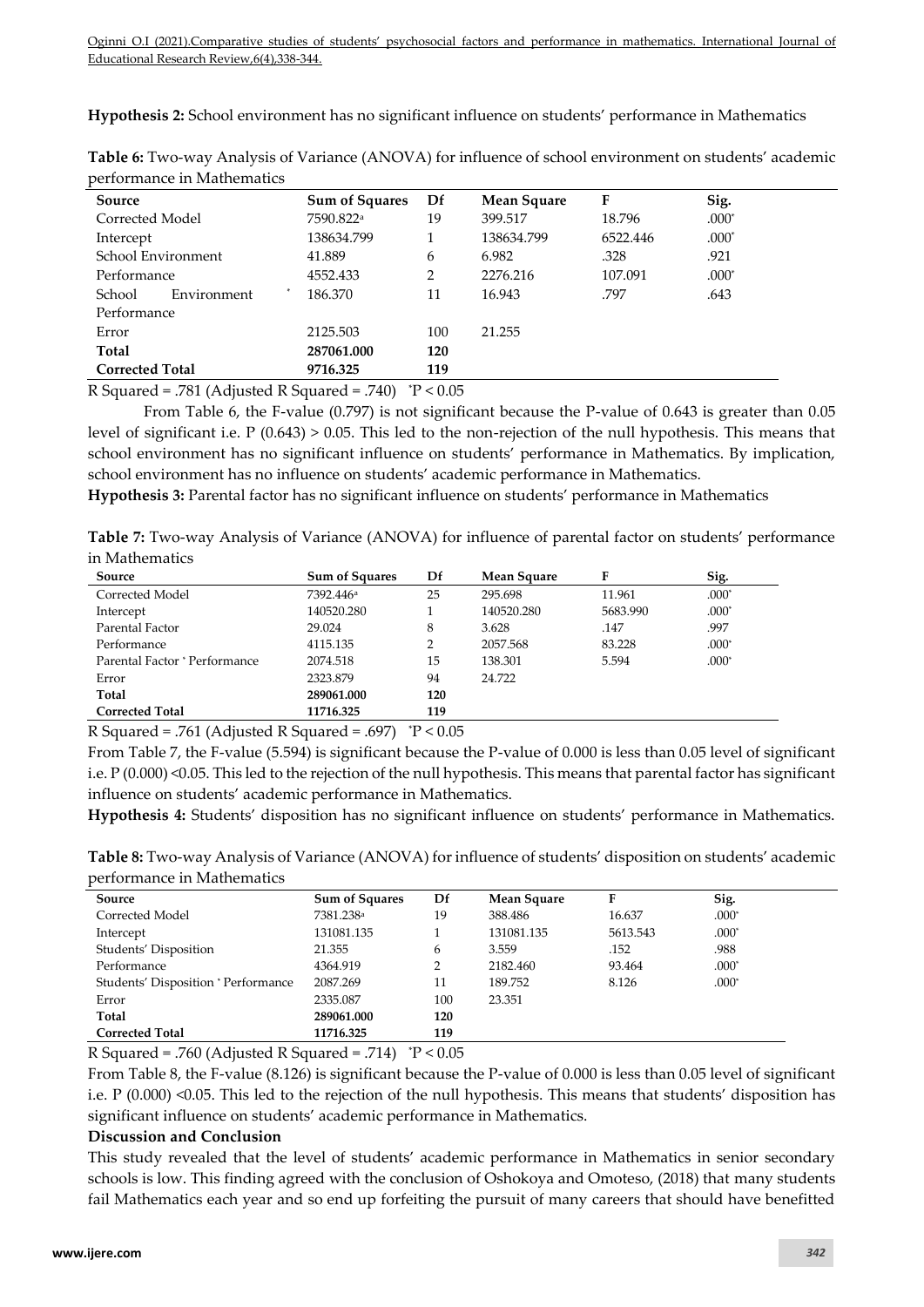them and the country better.The finding of the study revealed that the teachers' attribute has significant influence on students' academic performance in Mathematics. This corroborated with the work of Okoruwa (2009) found that teachers' teaching experience has significant effect on students' achievement in the sciences. This finding also revealed that the school environment has no significant influence on students' academic performance. However, the school environmental factor is the least predictor of academic performance of students in Mathematics. The finding disagree with the opinion of Black, (2001) and Fettler (2009) found that students in old buildings scored 5-7% points lower than students in new buildings and so established independent findings that there is a relationship between the school environmental condition and students' achievement. However, high performance school could be traced to improve acoustical environment. The finding of the study also shows that parental has significant influence on students' academic performance in Mathematics. This is in agreement with Mihaila, (2012) that greater parental involvement at early stage in children's learning, positively affects the child's school performance including higher academic achievement. The finding was in concordance with Oshokoya and Omosteso (2018) who stated that educational background of the parent is one of the important aspects in the study of Mathematics. This implies that socio-economic status of parents has a great impact on the students' performance in Mathematics. This finding also revealed that students' disposition has significant influence on students' academic performance in Mathematics. However, Students' disposition is the most predictor of academic performance in Mathematics. This agree with Olatunde (2010) who in a research conducted on students' self-concept and Mathematics achievement contented that, students who have positive self-concept of themselves performed well in Mathematics. The child who views himself and his abilities positively is the one who can maximally benefit and achieve good results in school learning experiences.

Based on the findings obtained in the study, the researchers make the following recommendations: Parents should be sensitized on the need to provide for the educational needs that will motivate the children to learn effectively and perform satisfactorily in schools; Family counseling services should be intensify in order to sensitize couples on the need to reduce the incidence of divorce and broken homes in the society so as to enable children benefit from intact family upbringing; Teachers should, as much as possible, try to reduce the anxiety level of students and promote student interest in Mathematics ; The school counselors should monitor what goes on in the home with a view to providing students with learning experiences commensurate with their circumstances. It is believed that the suggestions presented in this study could be implemented with minimal financial input and would reverse the parlous state of student's under-achievement in Mathematics in Nigeria. **REFERENCES** 

- Adewumi, M. G., Olojo, O. J and Falemu, F.A. (2012). Roles of parent on the academic performance of pupils in elementary schools. *International Journal of Academic Research in Business and Social Sciences.* 2 (1), 56- 61.
- Bed, R. A.(2017) Factors affecting difficulties in learning mathematics by mathematics learners not. *Journal of Elementary Education* 6 (2), .8-15.
- Bilesanmi, T. A (2009). A causal model of teacher characteristics and students achievement in some educational concepts. Unpublished PHD thesis, University of Ibadan, Ibadan.
- Bitrus, G. A and Doniya, G. A. (2016). Parents' level of education as predictors of academic performance of nce students of colleges of education in the North-Eastern State of Nigeria. *IOSR Journal of Humanities and Social Science* (IOSR-JHSS). 21 (2), 41-47
- Black, S. (2001). Building blocks: How schools are designed and constructed affects how students learn. *American School Board Journal, 188* (10), 44-47.
- Demirbağ,T .(2020). Views of students and teachers about role of homework implementation on students' academic success. *The Universal Academic Research Journal,2*(2),64-77.
- Demirtaş,Z. & Arslan,N. (2018). Teachers' Achievement Goals: A Mixed Method. *Universal Journal of Educational Research, Universal Journal of Educational Research,4*,710-720.
- Ella, R.E., Odok, A.O. & Ella, G.E.(2015) Influence of family size & family type on Academic performance of students in Government in Calabar Municipality, Cross River state, Nigeria int. *Journal of Humanities social sciences & educ*., (1JHSSE) 2 (II), 2349-2373.
- Eyong,E,I., Ugada,C. & Aminu,A. (2020). Indicators of improved achievement of students' in mathematics. *The Universal Academic Research Journal,2*(1), 29-37.